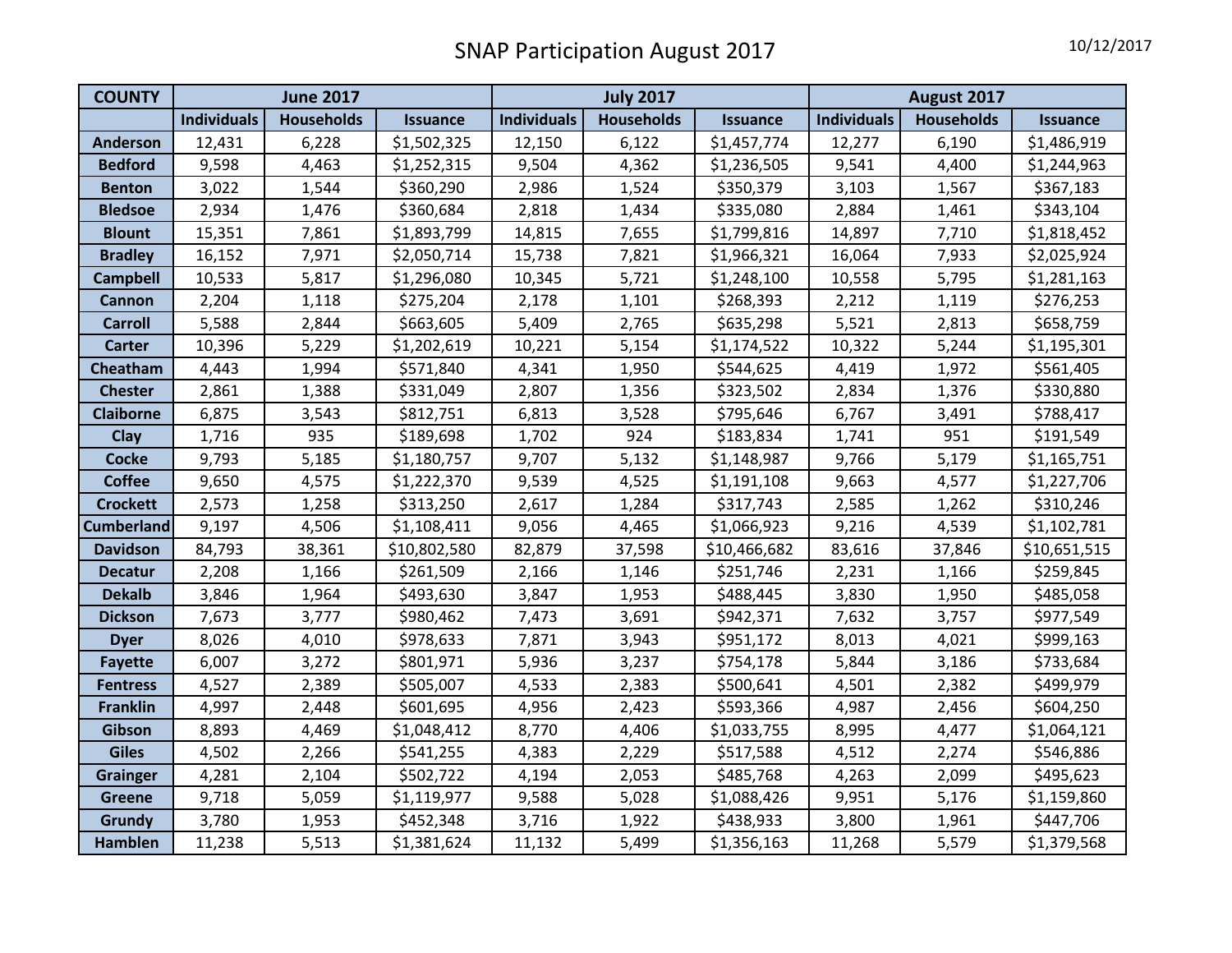|                   | <b>June 2017</b>   |                   |                 | <b>July 2017</b>   |                   |                 | August 2017        |                   |                 |
|-------------------|--------------------|-------------------|-----------------|--------------------|-------------------|-----------------|--------------------|-------------------|-----------------|
| <b>COUNTY</b>     | <b>Individuals</b> | <b>Households</b> | <b>Issuance</b> | <b>Individuals</b> | <b>Households</b> | <b>Issuance</b> | <b>Individuals</b> | <b>Households</b> | <b>Issuance</b> |
| <b>Hamilton</b>   | 51,505             | 26,507            | \$6,718,362     | 51,039             | 26,231            | \$6,616,888     | 51,138             | 26,360            | \$6,683,953     |
| <b>Hancock</b>    | 2,524              | 1,333             | \$293,363       | 2,493              | 1,316             | \$289,562       | 2,550              | 1,353             | \$297,221       |
| Hardeman          | 5,287              | 2,755             | \$635,095       | 5,152              | 2,711             | \$625,820       | 5,200              | 2,723             | \$629,251       |
| <b>Hardin</b>     | 5,698              | 3,027             | \$676,963       | 5,651              | 2,996             | \$657,479       | 5,692              | 3,032             | \$670,185       |
| <b>Hawkins</b>    | 10,878             | 5,341             | \$1,262,842     | 10,683             | 5,263             | \$1,234,941     | 10,778             | 5,332             | \$1,265,006     |
| Haywood           | 4,548              | 2,478             | \$544,625       | 4,493              | 2,441             | \$540,560       | 4,534              | 2,462             | \$545,293       |
| <b>Henderson</b>  | 5,709              | 2,951             | \$674,784       | 5,593              | 2,886             | \$660,006       | 5,633              | 2,916             | \$665,665       |
| <b>Henry</b>      | 6,528              | 3,228             | \$799,137       | 6,409              | 3,177             | \$768,221       | 6,519              | 3,216             | \$788,684       |
| <b>Hickman</b>    | 4,827              | 2,330             | \$593,115       | 4,675              | 2,258             | \$572,751       | 4,772              | 2,295             | \$584,113       |
| <b>Houston</b>    | 1,377              | 646               | \$167,103       | 1,347              | 636               | \$162,482       | 1,363              | 649               | \$167,493       |
| <b>Humphreys</b>  | 2,906              | 1,387             | \$354,810       | 2,854              | 1,366             | \$345,464       | 2,962              | 1,391             | \$357,865       |
| <b>Jackson</b>    | 2,310              | 1,251             | \$276,675       | 2,348              | 1,260             | \$278,687       | 2,329              | 1,266             | \$279,475       |
| <b>Jefferson</b>  | 8,192              | 4,008             | \$975,115       | 8,077              | 3,954             | \$955,647       | 8,281              | 4,019             | \$986,355       |
| Johnson           | 3,668              | 2,065             | \$428,321       | 3,620              | 2,032             | \$418,191       | 3,641              | 2,066             | \$424,739       |
| <b>Knox</b>       | 52,389             | 26,105            | \$6,445,272     | 51,514             | 25,694            | \$6,270,419     | 51,908             | 25,831            | \$6,373,532     |
| Lake              | 1,960              | 1,074             | \$240,197       | 1,962              | 1,074             | \$242,673       | 1,928              | 1,059             | \$239,398       |
| Lauderdale        | 6,272              | 3,183             | \$773,238       | 6,147              | 3,119             | \$757,491       | 6,164              | 3,139             | \$764,229       |
| <b>Lawrence</b>   | 6,839              | 3,365             | \$794,310       | 6,785              | 3,350             | \$782,329       | 7,006              | 3,412             | \$818,895       |
| <b>Lewis</b>      | 1,995              | 1,018             | \$229,104       | 1,985              | 1,018             | \$227,425       | 2,034              | 1,036             | \$233,694       |
| Lincoln           | 5,051              | 2,392             | \$607,054       | 4,925              | 2,328             | \$580,334       | 4,968              | 2,353             | \$592,814       |
| Loudon            | 5,436              | 2,572             | \$664,631       | 5,284              | 2,498             | \$634,376       | 5,374              | 2,545             | \$655,378       |
| <b>Macon</b>      | 5,347              | 2,509             | \$645,077       | 5,378              | 2,507             | \$648,179       | 5,419              | 2,534             | \$663,449       |
| <b>Madison</b>    | 17,141             | 8,508             | \$2,125,116     | 16,856             | 8,393             | \$2,092,277     | 17,130             | 8,538             | \$2,167,197     |
| <b>Marion</b>     | 5,296              | 2,678             | \$665,150       | 5,207              | 2,649             | \$650,891       | 5,314              | 2,705             | \$670,501       |
| <b>Marshall</b>   | 4,259              | 1,997             | \$512,132       | 4,214              | 1,967             | \$500,848       | 4,394              | 2,038             | \$524,847       |
| <b>Maury</b>      | 11,313             | 5,454             | \$1,407,341     | 11,117             | 5,369             | \$1,353,971     | 11,245             | 5,397             | \$1,394,797     |
| <b>Meigs</b>      | 2,625              | 1,320             | \$332,913       | 2,583              | 1,295             | \$318,919       | 2,679              | 1,339             | \$336,860       |
| <b>Monroe</b>     | 8,746              | 4,247             | \$1,029,375     | 8,656              | 4,188             | \$1,008,955     | 8,664              | 4,214             | \$1,012,688     |
| <b>Montgomery</b> | 23,120             | 10,472            | \$2,933,886     | 22,938             | 10,396            | \$2,880,872     | 23,690             | 10,691            | \$3,003,787     |
| <b>Moore</b>      | 504                | 223               | \$56,598        | 511                | 230               | \$57,991        | 532                | 239               | \$58,965        |
| <b>Morgan</b>     | 4,476              | 2,212             | \$547,821       | 4,399              | 2,168             | \$533,804       | 4,463              | 2,194             | \$543,102       |
| <b>McMinn</b>     | 9,106              | 4,518             | \$1,148,392     | 8,992              | 4,482             | \$1,115,775     | 9,129              | 4,537             | \$1,143,052     |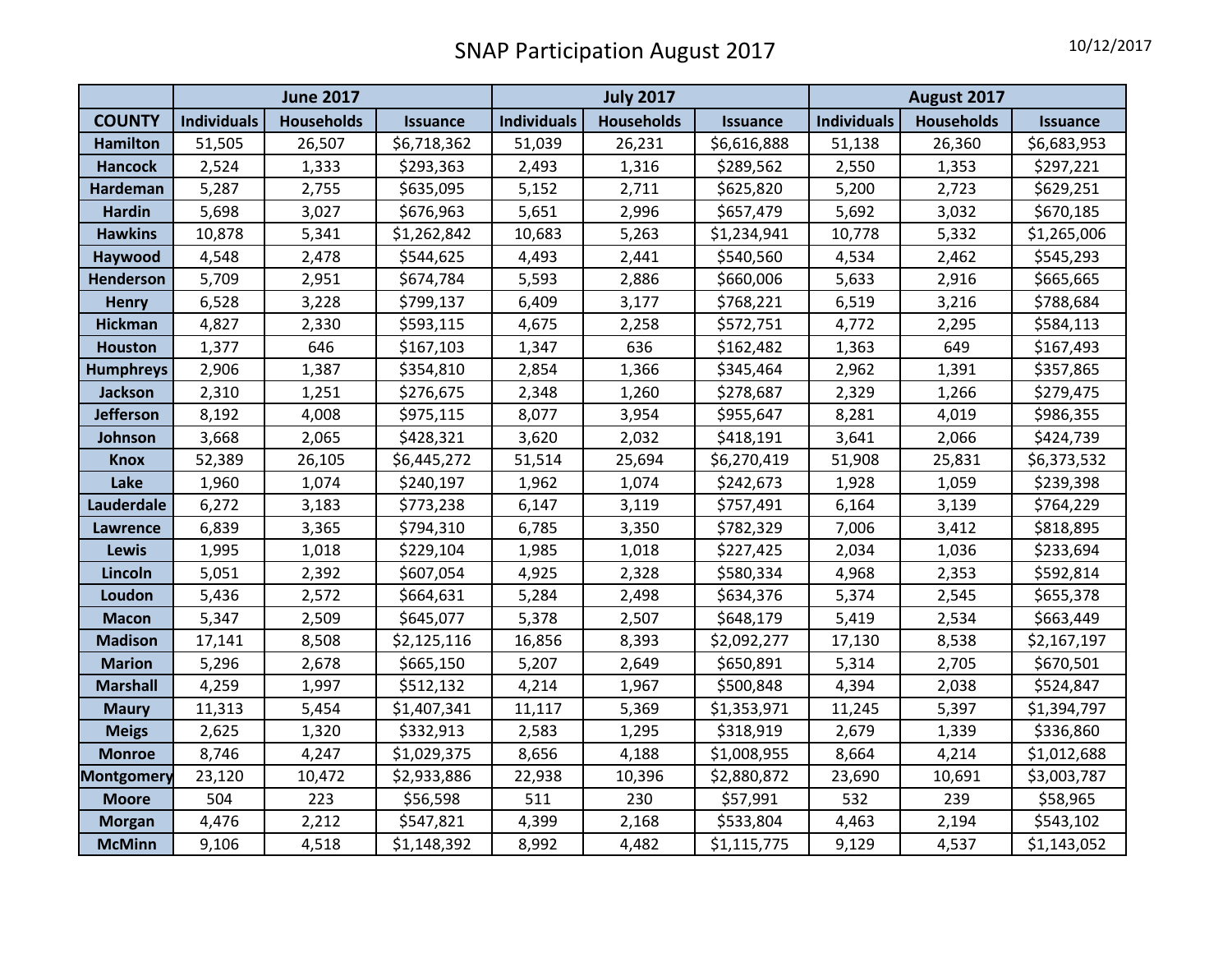| <b>COUNTY</b>     | <b>June 2017</b>   |                   |                 | <b>July 2017</b>   |                   |                 | August 2017        |                   |                 |
|-------------------|--------------------|-------------------|-----------------|--------------------|-------------------|-----------------|--------------------|-------------------|-----------------|
|                   | <b>Individuals</b> | <b>Households</b> | <b>Issuance</b> | <b>Individuals</b> | <b>Households</b> | <b>Issuance</b> | <b>Individuals</b> | <b>Households</b> | <b>Issuance</b> |
| <b>McNairy</b>    | 5,416              | 2,828             | \$631,614       | 5,341              | 2,798             | \$619,768       | 5,476              | 2,851             | \$646,430       |
| <b>Obion</b>      | 6,075              | 3,097             | \$717,232       | 6,009              | 3,067             | \$713,229       | 6,165              | 3,129             | \$741,533       |
| <b>Overton</b>    | 3,632              | 1,901             | \$414,931       | 3,554              | 1,866             | \$398,627       | 3,645              | 1,907             | \$407,375       |
| <b>Perry</b>      | 1,574              | 770               | \$187,645       | 1,501              | 739               | \$176,129       | 1,547              | 757               | \$187,581       |
| <b>Pickett</b>    | 832                | 436               | \$90,627        | 808                | 426               | \$85,111        | 779                | 417               | \$80,809        |
| <b>Polk</b>       | 2,874              | 1,426             | \$343,047       | 2,870              | 1,420             | \$344,348       | 2,859              | 1,421             | \$340,904       |
| Putnam            | 11,118             | 5,584             | \$1,387,188     | 10,995             | 5,531             | \$1,361,384     | 11,197             | 5,648             | \$1,389,416     |
| Rhea              | 7,080              | 3,443             | \$883,682       | 6,907              | 3,392             | \$853,140       | 7,030              | 3,434             | \$878,150       |
| Roane             | 8,394              | 4,226             | \$1,005,952     | 8,275              | 4,162             | \$980,243       | 8,386              | 4,205             | \$998,526       |
| Robertson         | 8,680              | 4,007             | \$1,112,894     | 8,513              | 3,940             | \$1,081,063     | 8,650              | 4,000             | \$1,111,574     |
| <b>Rutherford</b> | 27,989             | 12,196            | \$3,593,811     | 27,806             | 12,109            | \$3,518,897     | 28,467             | 12,379            | \$3,620,147     |
| <b>Scott</b>      | 6,810              | 3,432             | \$788,606       | 6,755              | 3,389             | \$776,020       | 6,807              | 3,417             | \$791,805       |
| Sequatchie        | 3,133              | 1,572             | \$391,807       | 3,164              | 1,575             | \$395,326       | 3,145              | 1,571             | \$388,515       |
| <b>Sevier</b>     | 12,266             | 5,876             | \$1,410,018     | 11,902             | 5,683             | \$1,346,598     | 11,934             | 5,672             | \$1,360,497     |
| <b>Shelby</b>     | 223,612            | 108,679           | \$31,220,161    | 220,628            | 107,061           | \$30,127,344    | 222,415            | 108,024           | \$30,668,656    |
| <b>Smith</b>      | 2,978              | 1,424             | \$367,822       | 2,931              | 1,401             | \$351,471       | 2,982              | 1,421             | \$361,429       |
| <b>Stewart</b>    | 2,041              | 942               | \$232,337       | 1,996              | 923               | \$223,564       | 2,069              | 955               | \$236,241       |
| <b>Sullivan</b>   | 25,658             | 12,925            | \$3,080,219     | 25,217             | 12,753            | \$2,986,077     | 25,599             | 12,892            | \$3,059,027     |
| <b>Sumner</b>     | 16,381             | 7,373             | \$2,061,873     | 16,009             | 7,222             | \$1,995,657     | 16,297             | 7,330             | \$2,037,007     |
| <b>Tipton</b>     | 10,134             | 5,010             | \$1,292,864     | 9,953              | 4,927             | \$1,259,136     | 10,132             | 4,994             | \$1,305,065     |
| <b>Trousdale</b>  | 1,488              | 745               | \$189,469       | 1,459              | 723               | \$180,246       | 1,462              | 733               | \$184,448       |
| <b>Unicoi</b>     | 3,070              | 1,590             | \$347,477       | 3,011              | 1,578             | \$342,113       | 3,064              | 1,601             | \$345,181       |
| <b>Union</b>      | 4,416              | 2,093             | \$518,515       | 4,280              | 2,044             | \$495,475       | 4,423              | 2,094             | \$522,591       |
| <b>Van Buren</b>  | 1,017              | 498               | \$117,680       | 958                | 483               | \$105,954       | 992                | 491               | \$110,108       |
| <b>Warren</b>     | 7,938              | 3,828             | \$978,776       | 7,848              | 3,798             | \$955,138       | 8,094              | 3,898             | \$996,429       |
| Washington        | 17,718             | 9,509             | \$2,173,051     | 17,749             | 9,469             | \$2,159,800     | 17,838             | 9,496             | \$2,184,169     |
| <b>Wayne</b>      | 2,405              | 1,250             | \$271,415       | 2,357              | 1,224             | \$265,508       | 2,378              | 1,245             | \$269,844       |
| <b>Weakley</b>    | 5,778              | 3,027             | \$696,060       | 5,768              | 3,001             | \$691,366       | 5,775              | 2,984             | \$705,726       |
| White             | 4,953              | 2,437             | \$591,905       | 4,858              | 2,394             | \$575,447       | 4,915              | 2,431             | \$580,042       |
| Williamson        | 4,624              | 2,108             | \$561,807       | 4,508              | 2,054             | \$531,262       | 4,623              | 2,118             | \$551,393       |
| <b>Wilson</b>     | 10,206             | 4,817             | \$1,320,702     | 10,090             | 4,755             | \$1,287,174     | 10,354             | 4,843             | \$1,327,848     |